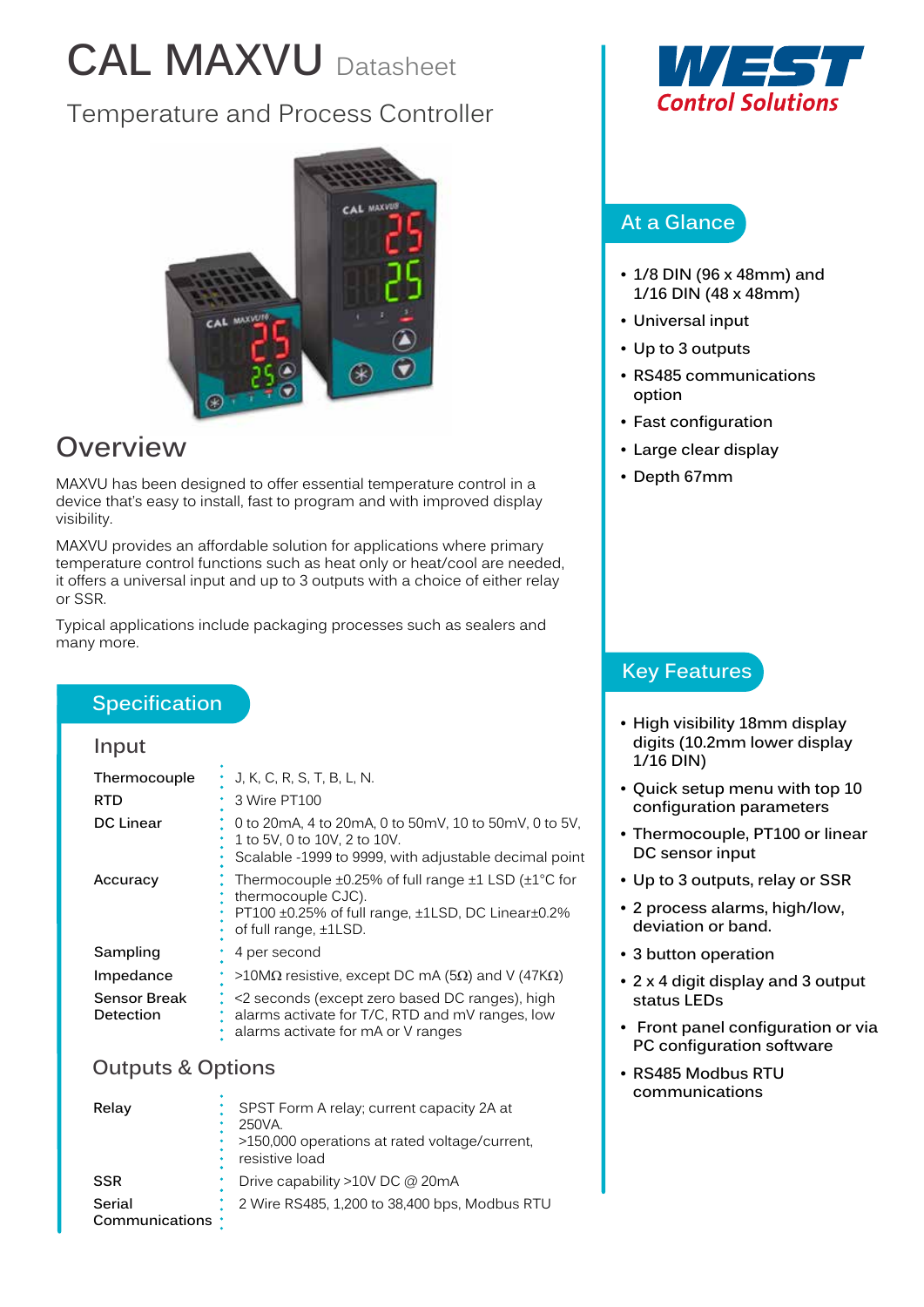# **Specification**

# **Operating and Environmental**

| Temperature & RH              | 0 to 55°C (-20 to 80°C storage), 20% to 95% RH non-condensing                                        |
|-------------------------------|------------------------------------------------------------------------------------------------------|
| Power Supply                  | 100 to 240V 50/60Hz (mains powered version)<br>24V DC/AC +10%/-15%, AC 50/60Hz (low voltage version) |
| <b>Front Panel Protection</b> | IP65 (Behind panel IP20)                                                                             |
| <b>Standards</b>              | CE, UL & cUL                                                                                         |
| EMI                           | Complies with EN61326 (Susceptibility & Emissions)                                                   |
| <b>Safety Considerations</b>  | Complies with EN61010-1 & UL61010-1<br>Pollution Degree 2, Installation Category II                  |
| Weight                        | 1/8 DIN, 0.12kg excluding packaging<br>1/16 DIN x 0.08kg excluding packaging                         |
| Communications                | RS485 Modbus RTU communication option                                                                |

# **Dimensions**

| <b>Front Fascia</b> | $1/16$ DIN = 48 x 48mm<br>$1/8$ DIN = 96 x 48mm | 67mm |
|---------------------|-------------------------------------------------|------|
|                     |                                                 |      |
|                     |                                                 |      |
|                     |                                                 |      |

# **Ordering Code**

|                                         | <b>MV</b>          |            | XX X X - X X X X - 2 X U 0 |              |                |                |  |   |                                    |                        |
|-----------------------------------------|--------------------|------------|----------------------------|--------------|----------------|----------------|--|---|------------------------------------|------------------------|
| Format<br>1/16 DIN, 48 x 48mm           | 16                 |            |                            |              |                |                |  |   |                                    | <b>Manual Language</b> |
| 1/8 DIN, 96 x 48mm                      | 08                 |            |                            |              |                |                |  |   | 1                                  | English                |
| <b>Variant</b><br>Standard              | Ω                  |            |                            |              |                |                |  |   | 2<br>3                             | French<br>German       |
| Extrusion                               | Е                  |            |                            |              |                |                |  |   | $\overline{4}$<br>5                | Italian<br>Spanish     |
| <b>Supply Voltage</b><br>110 to 240V AC | M                  |            |                            |              |                |                |  |   | 6                                  | Chinese                |
| 24V AC / DC                             | T<br><b>Output</b> |            |                            |              |                |                |  | 0 | <b>Option Slot 2</b><br>Not Fitted |                        |
|                                         | Out 1              | Out 2      | Out 3                      |              |                |                |  | С |                                    | RS485 Communications   |
|                                         | <b>SSR</b>         | <b>SSR</b> | None                       | A            | $\overline{A}$ | $\overline{0}$ |  |   |                                    |                        |
|                                         | <b>SSR</b>         | Relay      | None                       | A            | R              | $\overline{0}$ |  |   |                                    |                        |
|                                         | Relay              | Relay      | None                       | $\mathsf{R}$ | $\mathsf{R}$   | $\overline{0}$ |  |   |                                    |                        |
|                                         | <b>SSR</b>         | <b>SSR</b> | Relay                      | A            | A R            |                |  |   |                                    |                        |
|                                         | <b>SSR</b>         | Relay      | Relay                      | A            | R              | R              |  |   |                                    |                        |
|                                         | Relay              | Relay      | Relay                      | $\mathsf{R}$ | R              | R              |  |   |                                    |                        |